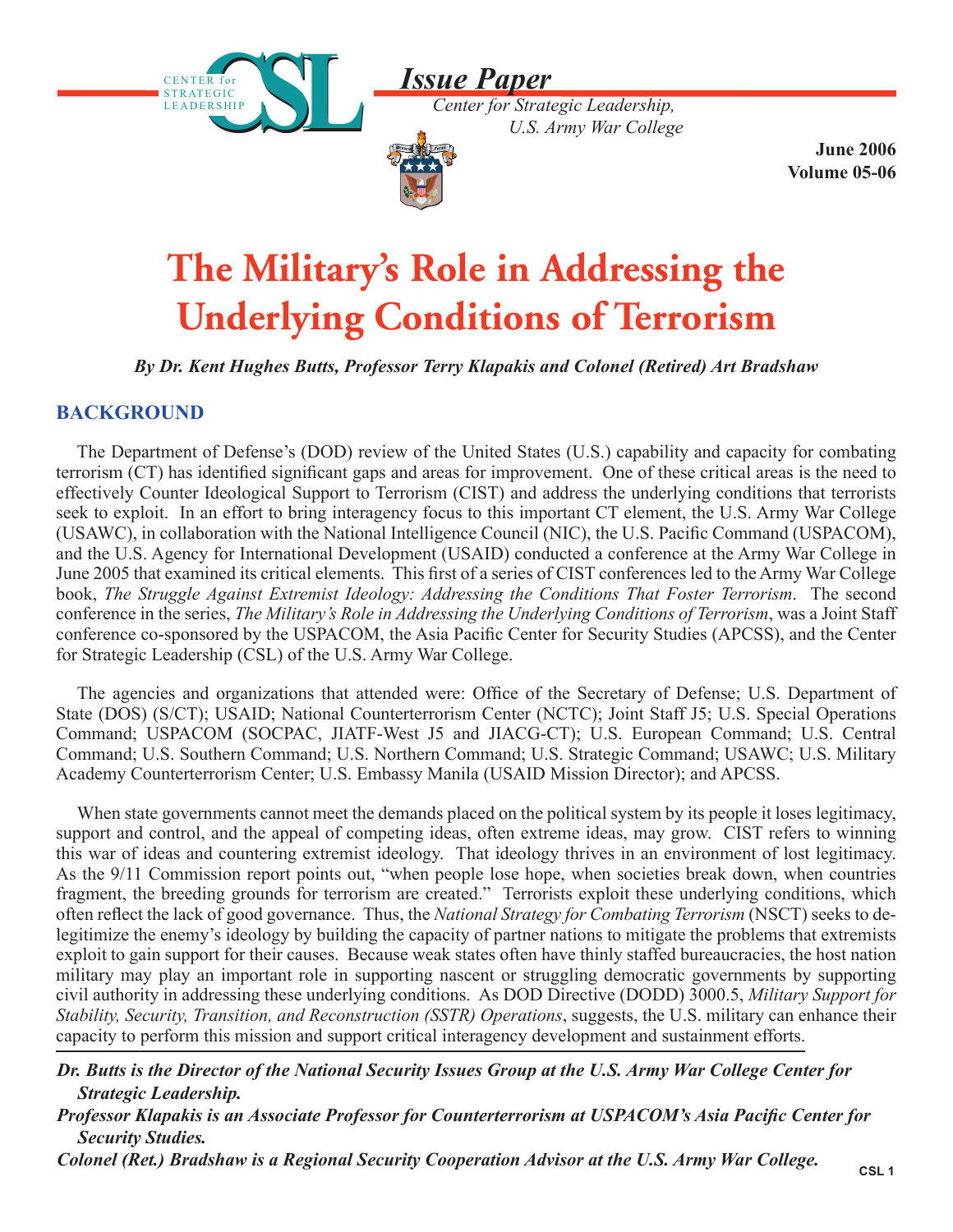#### **WHY IMPORTANT**

Many things occurred in the last year that affect the way the U.S. conducts the Global War on Terror (GWOT). A new NSCT has been released that identifies three ways for defeating terrorism: Protect the Homeland, Attack Terrorist Networks, and Counter Ideological Support for Terrorism. A National Security Presidential Directive (NSPD) for combating terrorism has been signed that delineates policies implementing the NSCT. As a result of the Intelligence Reform and Terrorism Prevention Act of 2004, the NCTC began operations, with its Directorate of Strategic Operational Planning having responsibility for working with the interagency to draft implementing plans for elements of the NSCT. At the DOS, the Office of the Coordinator for Counterterrorism has addressed one of the most vexing problems of the GWOT, how to work within the state-centric organizational construct of U.S. foreign policy to address the often regional threats. The resulting Regional Security Initiative (RSI) is bringing regional ambassadors and the interagency together to plan the use of soft and hard power resources to shape an environment that is inhospitable to terrorism. These developments create new opportunities to counter ideological support to terrorism.

The conference sought to take advantage of these opportunities by bringing together key interagency players in the U.S. effort to combat terrorism with representatives from all of the Combatant Commands (COCOMs). COCOM representatives were able to learn the latest interagency programs to address CIST and the challenges to their implementation. The interagency representatives learned lessons from how the military element of power has been successfully used to support interagency efforts that address local conditions that terrorists seek to exploit. This synergy resulted in valuable workshop recommendations for improving the process by which the U.S. directs its efforts to counter ideological support for terrorism.

The conference objectives were to:

- Identify how the COCOMs can most effectively address the underlying conditions of terrorism, unilaterally, working cross-seam with other commands, and with the U.S. interagency.
- Identify barriers to successfully using the military element of power to address the underlying conditions and what must be done to overcome them.
- Explore COCOM efforts to measure the effectiveness of underlying conditions activities and develop recommendations to successfully quantify future activities.

The effort to counter terrorist ideology has not received the priority of the other two NSCT elements. However, as many speakers noted, the war on terrorism will be a long struggle and must address the societal conditions that terrorists seek to exploit if it is to be successful. A center of gravity for the war on terror is the population that can provide sanctuaries, safe havens, or recruitment of terrorists.

#### **KEY FINDINGS**

- GWOT's CIST element and COCOM Theater Security Cooperation Plans (TSCPs) need to be better linked to fully support the GWOT. The COCOMs should ensure that the NSCT strategy is fully integrated into the COCOM's TSCPs. For decades the COCOMs have excelled at encouraging regional militaries to support the often inadequately staffed civil authority in nation-building types of activities to develop good governance. The CIST element of the NSCT and DODD 3000.5 encourage building partner capacity, good governance, and governmental legitimacy. Tying the COCOM's TSCPs, which are guided by the Embassy Mission Performance Plans (MPPs), to these goals will add a vital element to the DOS/CT arsenal as it executes the RSI.
- CIST requires proper funding. While DOD and intelligence funding has grown significantly since 9/11, development and other CT support programs have not. Support for the non-attack elements of the NSCT have lagged far behind. State CT has no significant funding stream to support potentially valuable programs like the RSI.
- The National Implementation Plan will be a key driver and needs to be implemented as quickly as possible. In executing this plan, serious prioritization needs to be given to regional and cross regional synchronization. It may be best to develop the organizational structure for this at the NCTC. Once execution is underway a complete Net Assessment must be completed ensuring that a follow-on implementation structure and plan is developed that is priority-country driven.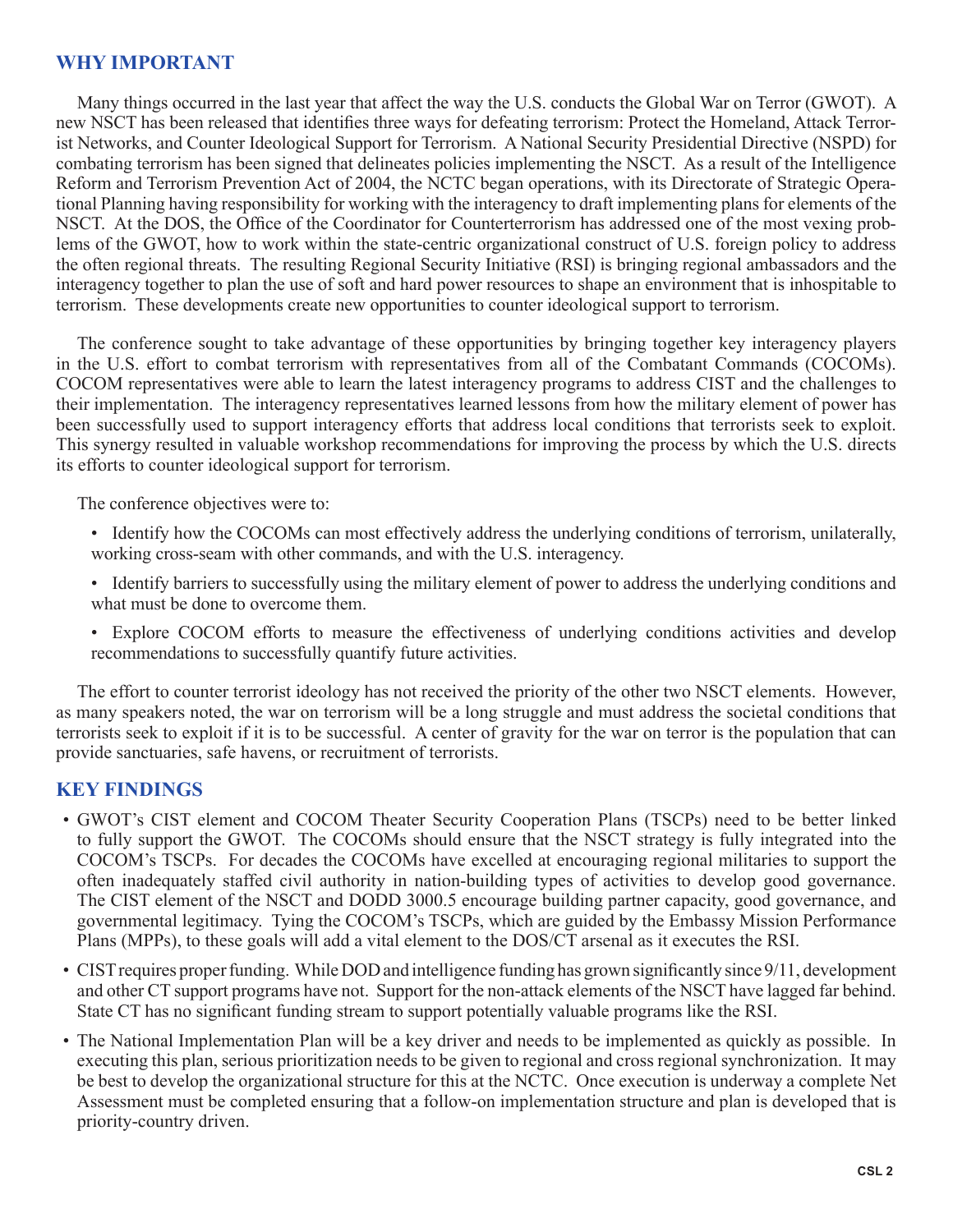- Support the "Long War" concept with appropriate resources and build the "Grand Strategy" into an effective "Global Strategy." Since the Muslim Diaspora is also a strategic center of gravity, ensure that the support to mainstream Muslims and the CIST pillar are resourced and supported correctly. Phase 0 must be better planned and resourced with a markedly improved partnership between the military and agencies responsible for international development.
- A process is required that ensures Best Practices, Lessons Learned and Measures of Effectiveness are available, especially for plan implementers and strategic communication practioners. There needs to be a clear linkage between the U.S. Strategic Communication approach and efforts to support mainstream Muslim regimes and counter extremist ideology on the ground. Credentialing activities that are unsupported by Strategic Communication are much less effective. Similarly, Strategic Communication without the weight of successful development and nation-building activities is **much** less effective.
- Elements of National Power: Military, Information, Diplomatic, Law enforcement, Informational, Financial and Economic (MIDLIFE) are the yardstick for measuring counterterrorism efforts. These yardsticks should be effects-based and prioritized based upon the potential contribution of the agencies involved in a particular element of the NSCT. Agencies that focus on international development (such as USAID) should be the lead agencies in addressing CIST and the underlying conditions for terrorism, yet they are underrepresented in those interagency fora that are determining plans to address these missions. For its part, USAID must dramatically increase the quantity of its CT professionals with high level security clearances if it is to play this leadership role.
- For CIST the "M" (Military) in MIDLIFE should be a small "m" with the DOD and the U.S. military primarily supporting other U.S. agencies in the execution of regional and country CT and stabilization initiatives.
- Incompatibility between classified information sharing systems, such as the secure communication between DOD and DOS (sgov versus smil), must be resolved quickly.
- Assessing, planning, and executing the Theater war on terrorism should be an effects-based approach that may need a national-level metric system of management to effectively address success, failure, and accountability.

#### **MILITARY LESSONS LEARNED**

- The U.S. military has achieved good results in attacking terrorists and their networks; however, its success in addressing CIST issues has been less successful. While there have been noteworthy achievements, they have been isolated and not the result of COCOM-wide synchronized efforts or one driven by military leadership. To a large degree the military regards CIST as a DOS responsibility in which the military has a limited role. Thus, military documents and plans give limited emphasis to CIST, and meetings to synchronize the military role in the GWOT give little priority to the CIST mission. Nevertheless, the military has noteworthy successes that speak to its potential for contributions in this area. These contributions to the Nation's GWOT could be greatly magnified with DOD emphasis on this element and the understanding by other government agencies that, as a supporting element, the military may be a valuable resource with which to develop partner nation CT capacity in the CIST area.
- The concept of using the military to support CIST is largely one of the military supporting another U.S. Government (USG) agency in the execution of elements of the Embassy MPP, or a regional USG effort, and doing so by building the capacity of the host nation military and government to execute the CT mission. Sometimes the military contribution is simply providing security to civil organizations or non-governmental organizations (NGO) stabilizing, reconstructing, or attempting to improve governance. At other times, they work side by side with other agencies to undertake civil affairs, civil-military operation types of missions, or build the capacity of host nation militaries to address critical environmental security missions that demonstrate the capacity of the government to take care of its people. These missions are aimed at building governmental legitimacy and were an essential counterinsurgency mission of the U.S. military during the Cold War. On Basilan Island in the Philippines, in the Horn of Africa, in the Maghreb region of Africa, and in South and Central America the U.S. military is undertaking these types of civil-military operation missions under the COCOM TSCPs and in close cooperation with Embassy Country Teams. These missions may, on occasion, be best undertaken in conjunction with regional organizations such as the Asia-Pacific Economic Council (APEC), the Association of Southeast Asian Nations (ASEAN), or NGOs as is the case in the critical and essential disaster preparedness area.